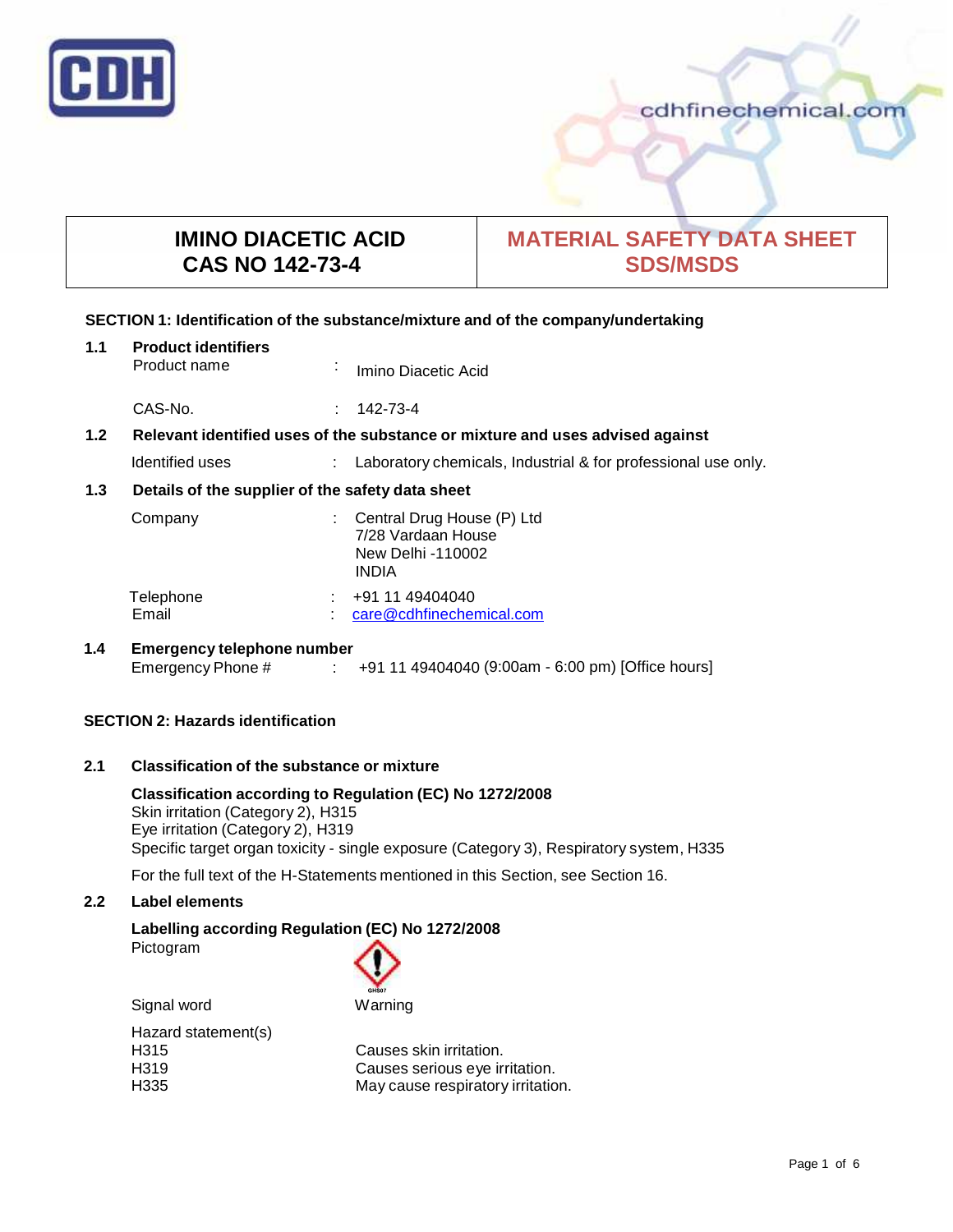| Precautionary statement(s)        | Avoid breathing dust.                                               |  |
|-----------------------------------|---------------------------------------------------------------------|--|
| P261                              | IF IN EYES: Rinse cautiously with water for several minutes. Remove |  |
| P305 + P351 + P338                | contact lenses, if present and easy to do. Continue rinsing.        |  |
| Supplemental Hazard<br>Statements | none                                                                |  |

#### **2.3 Other hazards**

This substance/mixture contains no components considered to be either persistent, bioaccumulative and toxic (PBT), or very persistent and very bioaccumulative (vPvB) at levels of 0.1% or higher.

#### **SECTION 3: Composition/information on ingredients**

| <b>Substances</b> |  |                                                                                                                        |
|-------------------|--|------------------------------------------------------------------------------------------------------------------------|
| Formula           |  |                                                                                                                        |
| Molecular weight  |  |                                                                                                                        |
| CAS-No.           |  |                                                                                                                        |
| EC-No.            |  |                                                                                                                        |
|                   |  | $\therefore$ C <sub>4</sub> H <sub>7</sub> NO <sub>4</sub><br>: $133.1$ g/mol<br>$: 142 - 73 - 4$<br>$: 205 - 555 - 4$ |

| Hazardous ingredients according to Regulation (EC) No 1272/2008 |                |               |
|-----------------------------------------------------------------|----------------|---------------|
| Component                                                       | Classification | Concentration |

**Iminodiacetic acid** 142-73-4 EC-No. 205-555-4 Skin Irrit. 2; Eye Irrit. 2; STOT SE 3; H315, H319, H335  $\leq$  100 %

For the full text of the H-Statements mentioned in this Section, see Section 16.

#### **SECTION 4: First aid measures**

# **4.1 Description of first aid measures**

#### **General advice**

Consult a physician. Show this safety data sheet to the doctor in attendance.

#### **If inhaled**

If breathed in, move person into fresh air. If not breathing, give artificial respiration. Consult a physician.

## **In case of skin contact**

Wash off with soap and plenty of water. Consult a physician.

#### **In case of eye contact**

Rinse thoroughly with plenty of water for at least 15 minutes and consult a physician.

### **If swallowed**

Never give anything by mouth to an unconscious person. Rinse mouth with water. Consult a physician.

## **4.2 Most important symptoms and effects, both acute and delayed** The most important known symptoms and effects are described in the labelling (see section 2.2) and/or in section 11

**4.3 Indication of any immediate medical attention and special treatment needed** No data available

#### **SECTION 5: Firefighting measures**

#### **5.1 Extinguishing media**

#### **Suitable extinguishing media**

Use water spray, alcohol-resistant foam, dry chemical or carbon dioxide.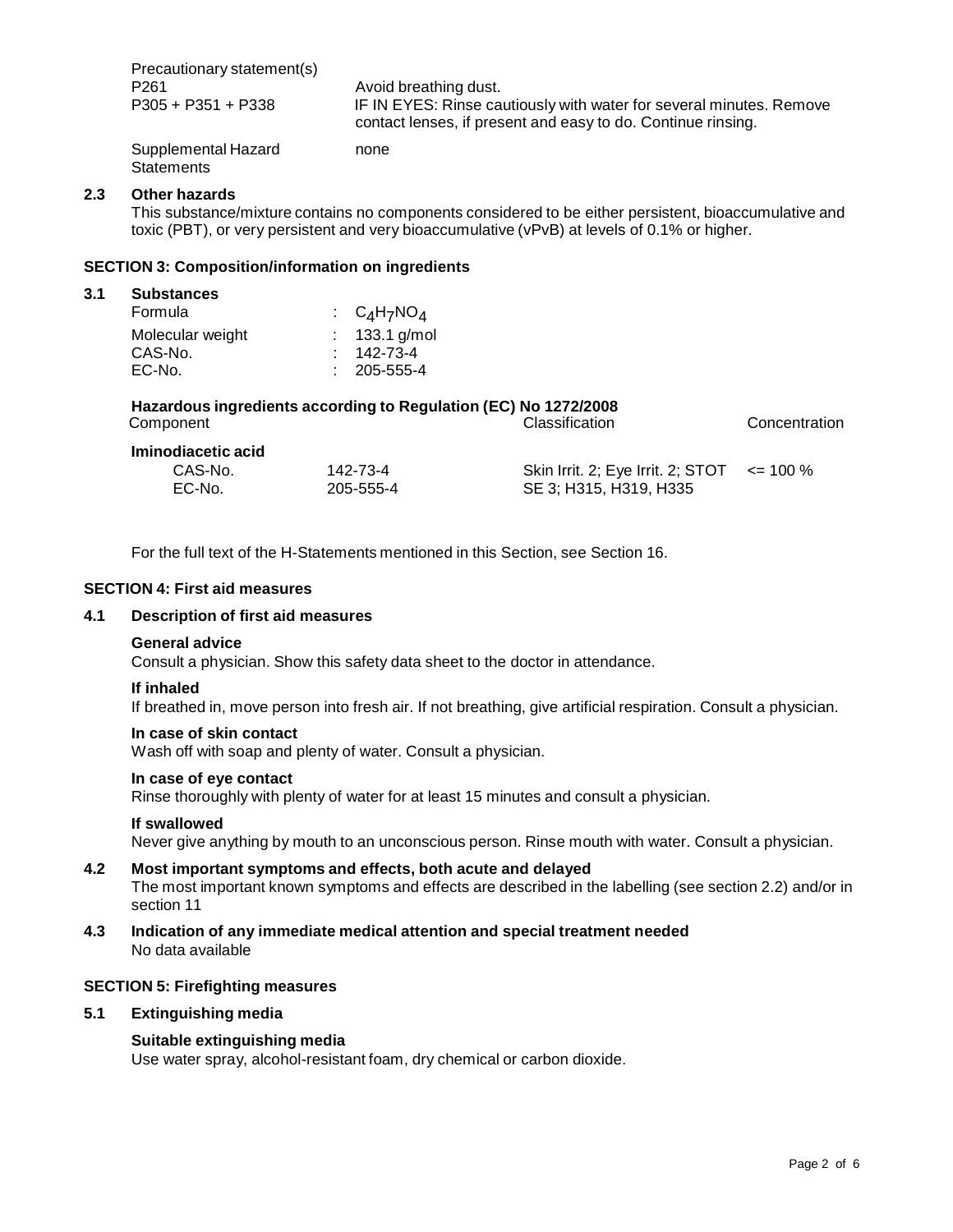- **5.2 Special hazards arising from the substance ormixture** Carbon oxides, Nitrogen oxides (NOx)
- **5.3 Advice for firefighters** Wear self-contained breathing apparatus for firefighting if necessary.
- **5.4 Further information** No data available

## **SECTION 6: Accidental release measures**

- **6.1 Personal precautions, protective equipment and emergency procedures** Use personal protective equipment. Avoid dust formation. Avoid breathing vapours, mist or gas. Ensure adequate ventilation. Evacuate personnel to safe areas. Avoid breathing dust. For personal protection see section 8.
- **6.2 Environmental precautions** Do not let product enter drains.
- **6.3 Methods and materials for containment and cleaning up** Pick up and arrange disposal without creating dust. Sweep up and shovel. Keep in suitable, closed containers for disposal.
- **6.4 Reference to other sections** For disposal see section 13.

#### **SECTION 7: Handling and storage**

#### **7.1 Precautions for safe handling**

Avoid contact with skin and eyes. Avoid formation of dust and aerosols. Provide appropriate exhaust ventilation at places where dust is formed. For precautions see section 2.2.

## **7.2 Conditions for safe storage, including any incompatibilities**

Store in cool place. Keep container tightly closed in a dry and well-ventilated place.

hygroscopic Storage class (TRGS 510): Non Combustible Solids

#### **7.3 Specific end use(s)**

Apart from the uses mentioned in section 1.2 no other specific uses are stipulated

## **SECTION 8: Exposure controls/personal protection**

### **8.1 Control parameters**

#### **8.2 Exposure controls**

#### **Appropriate engineering controls**

Handle in accordance with good industrial hygiene and safety practice. Wash hands before breaks and at the end of workday.

### **Personal protective equipment**

#### **Eye/face protection**

Safety glasses with side-shields conforming to EN166 Use equipment for eye protection tested and approved under appropriate government standards such as NIOSH (US) or EN 166(EU).

#### **Skin protection**

Handle with gloves. Gloves must be inspected prior to use. Use proper glove removal technique (without touching glove's outer surface) to avoid skin contact with this product. Dispose of contaminated gloves after use in accordance with applicable laws and good laboratory practices. Wash and dry hands.

#### **Body Protection**

Impervious clothing, The type of protective equipment must be selected according to the concentration and amount of the dangerous substance at the specific workplace.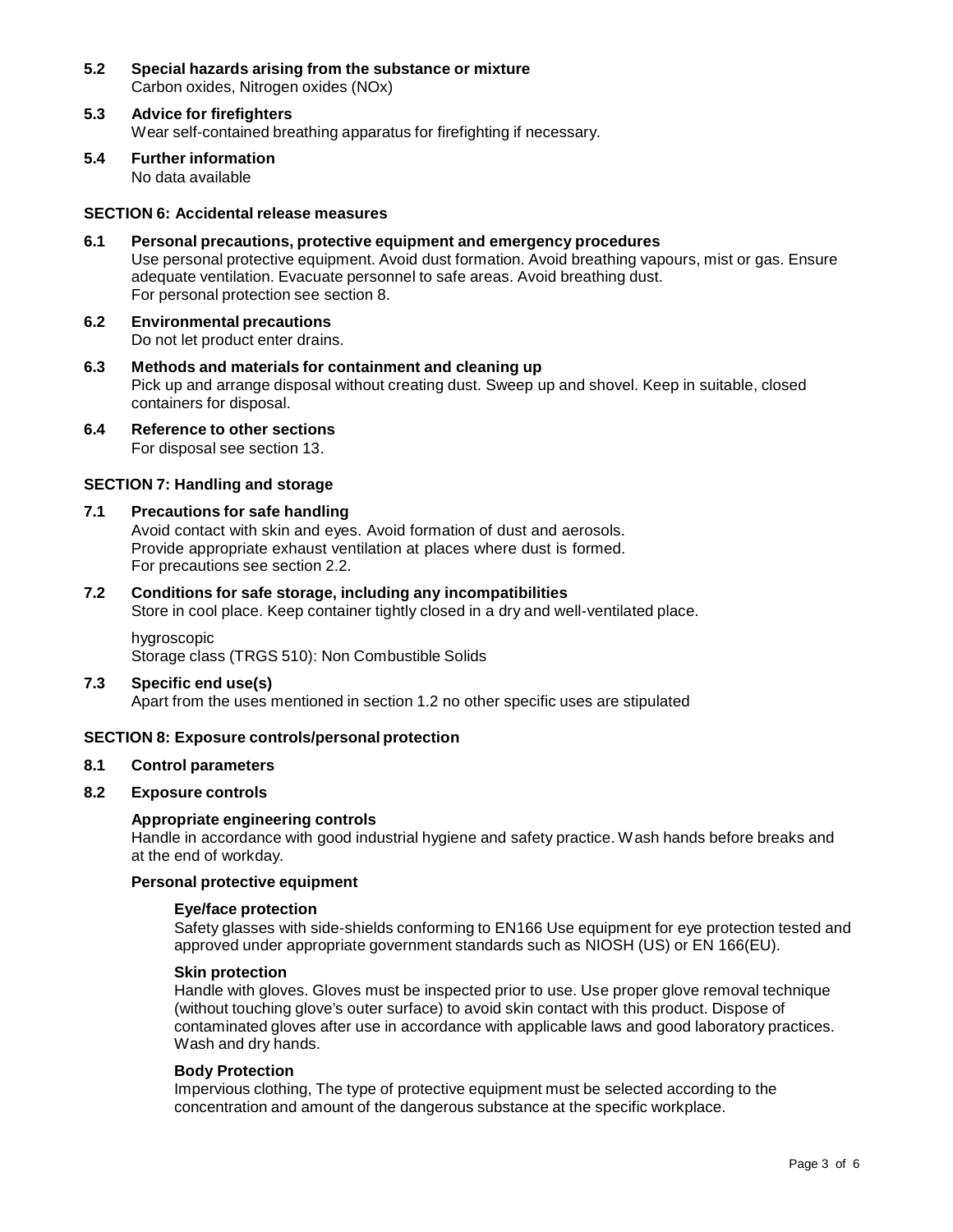## **Respiratory protection**

For nuisance exposures use type P95 (US) or type P1 (EU EN 143) particle r (US) or type ABEK- P2 (EU EN 143) respirator cartridges. Use respirators and components tested and approved under appropriate government standards such as NIOSH (US) or CEN (EU).

### **Control of environmental exposure**

Do not let product enter drains.

# **SECTION 9: Physical and chemical properties**

# **9.1 Information on basic physical and chemical properties**

| a) | Appearance                                         | Form: crystalline<br>Colour: light brown |
|----|----------------------------------------------------|------------------------------------------|
| b) | Odour                                              | No data available                        |
| c) | <b>Odour Threshold</b>                             | No data available                        |
| d) | pH                                                 | No data available                        |
| e) | Melting point/freezing<br>point                    | Melting point/range: 243 °C - dec.       |
| f) | Initial boiling point and<br>boiling range         | No data available                        |
| g) | Flash point                                        | No data available                        |
| h) | Evaporation rate                                   | No data available                        |
| i) | Flammability (solid, gas)                          | No data available                        |
| j) | Upper/lower<br>flammability or<br>explosive limits | No data available                        |
| k) | Vapour pressure                                    | No data available                        |
| I) | Vapour density                                     | No data available                        |
| m) | Relative density                                   | No data available                        |
| n) | Water solubility                                   | No data available                        |
| o) | Partition coefficient: n-<br>octanol/water         | No data available                        |
| p) | Auto-ignition                                      | No data available                        |
| q) | temperature<br>Decomposition<br>temperature        | No data available                        |
| r) | Viscosity                                          | No data available                        |
| s) | <b>Explosive properties</b>                        | No data available                        |
| t) | Oxidizing properties                               | No data available                        |

# **9.2 Other safety information** No data available

## **SECTION 10: Stability and reactivity**

## **10.1 Reactivity** No data available

# **10.2 Chemical stability** Stable under recommended storage conditions.

**10.3 Possibility of hazardous reactions** No data available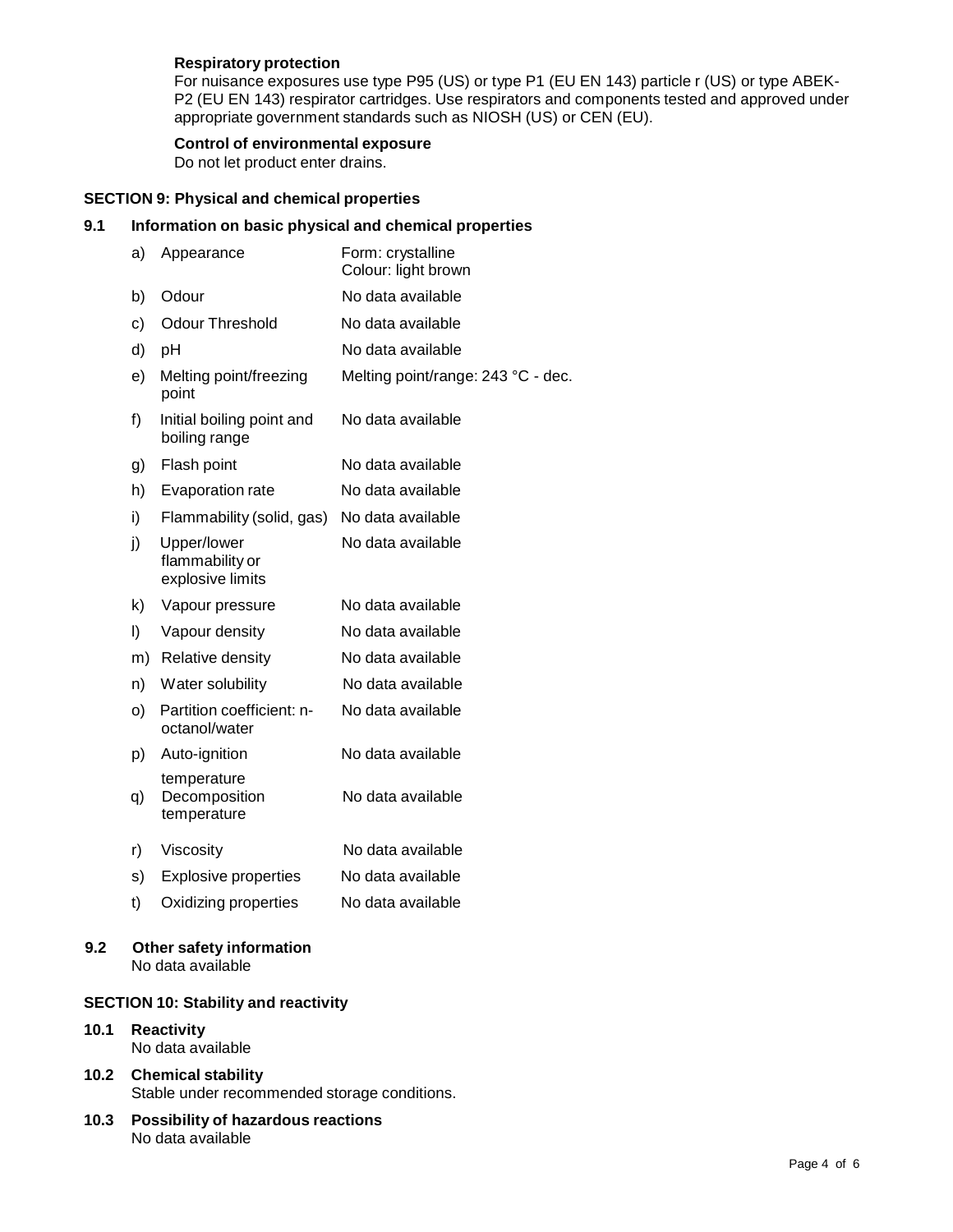- **10.4 Conditions to avoid** No data available
- **10.5 Incompatible materials** Strong oxidizing agents
- **10.6 Hazardous decomposition products** Hazardous decomposition products formed under fire conditions. - Carbon oxides, Nitrogen oxides (NOx) Other decomposition products - No data available In the event of fire: see section 5

#### **SECTION 11: Toxicological information**

## **11.1 Information on toxicological effects**

**Acute toxicity** No data availableIminodiacetic acid

**Skin corrosion/irritation** No data available(Iminodiacetic acid)

**Serious eye damage/eye irritation** No data available(Iminodiacetic acid)

**Respiratory orskin sensitisation** No data available(Iminodiacetic acid)

**Germ cell mutagenicity** No data available(Iminodiacetic acid)

**Carcinogenicity**

IARC: No component of this product present at levels greater than or equal to 0.1% is identified as probable, possible or confirmed human carcinogen by IARC.

#### **Reproductive toxicity**

No data available(Iminodiacetic acid)

**Specific target organ toxicity - single exposure** Inhalation - May cause respiratory irritation.(Iminodiacetic acid)

**Specific target organ toxicity - repeated exposure**

No data available

**Aspiration hazard** No data available(Iminodiacetic acid)

**Additional Information**

RTECS: AI2975000

To the best of our knowledge, the chemical, physical, and toxicological properties have not been thoroughly investigated.(Iminodiacetic acid)

## **SECTION 12: Ecological information**

- **12.1 Toxicity** No data available
- **12.2 Persistence and degradability** No data available
- **12.3 Bioaccumulative potential** No data available
- **12.4 Mobility in soil** No data available(Iminodiacetic acid)